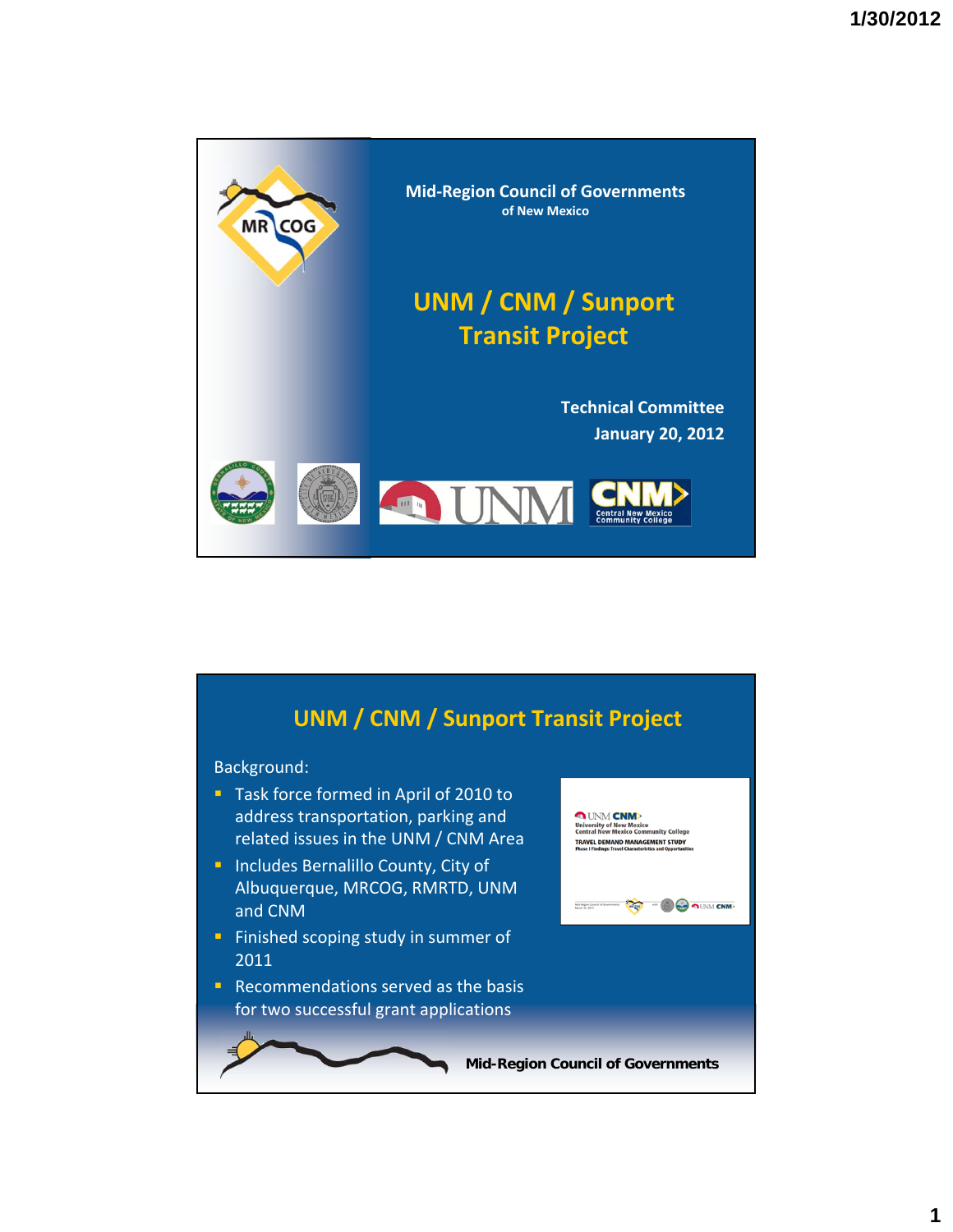## **UNM/CNM Travel Demand Management Study**

UNM / CNM Area:

- **Largest activity center in the City**
- Access and mobility in the area is essential
- **v** Very high alternative mode use rates
- **Where "Premium" transit service exists, it** work very well
- **Existing conditions / plans create unique,** walkable, section of the city
- **Significant development planned in the** area: UNM dorms (south and main campus), UNMH expansion, CNM renovations
- **North / south transit connections lacking**



**Mid-Region Council of Governments**

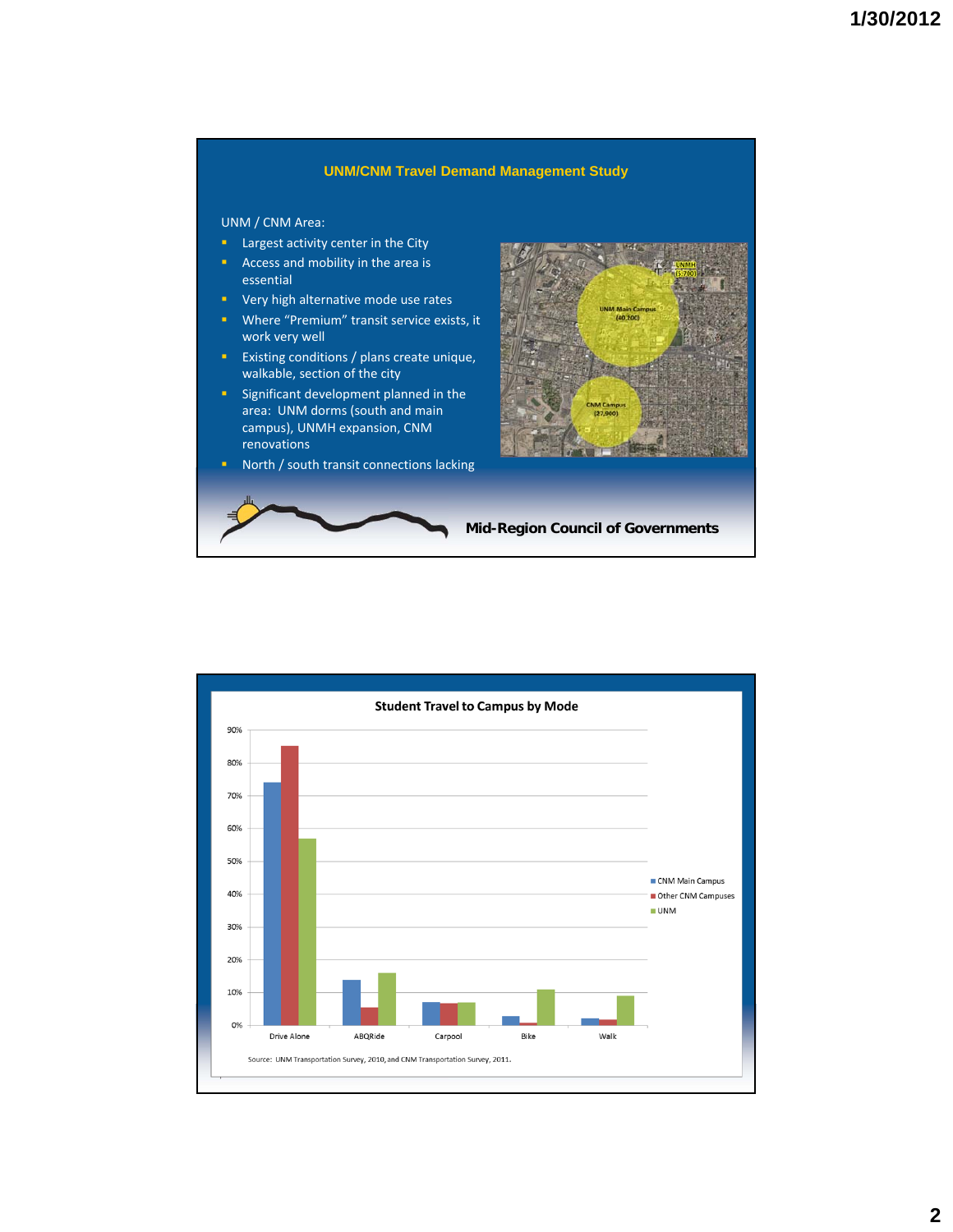

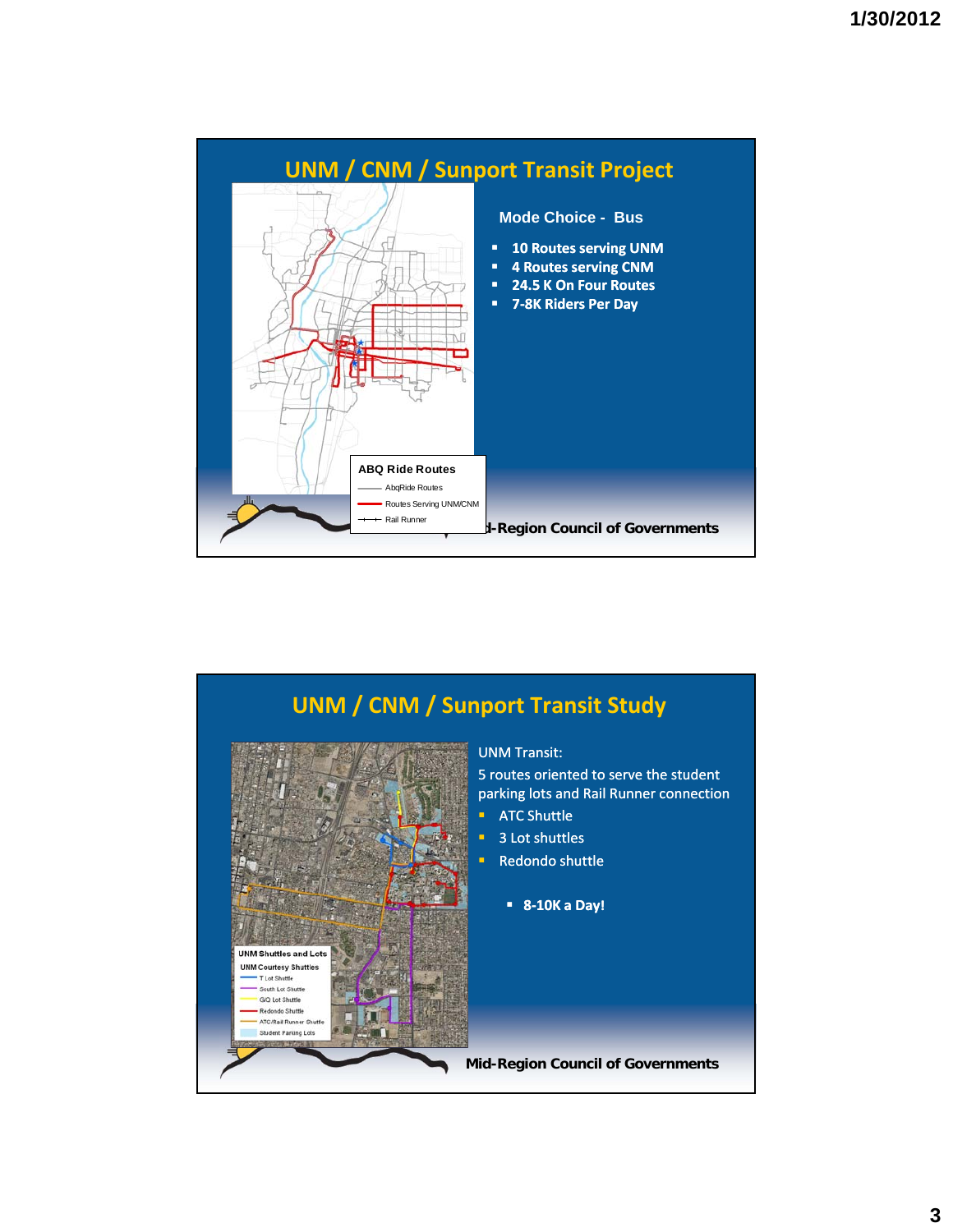

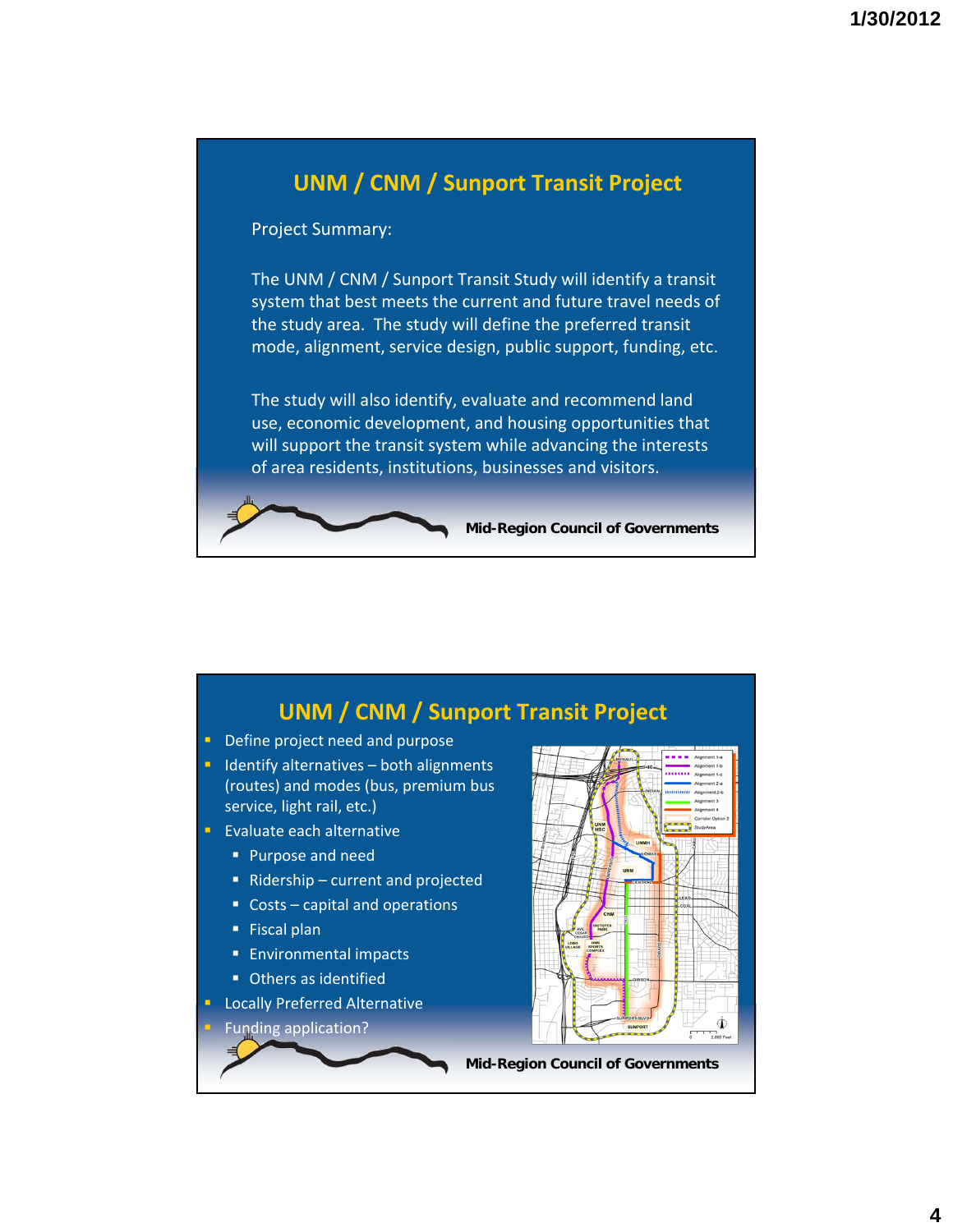